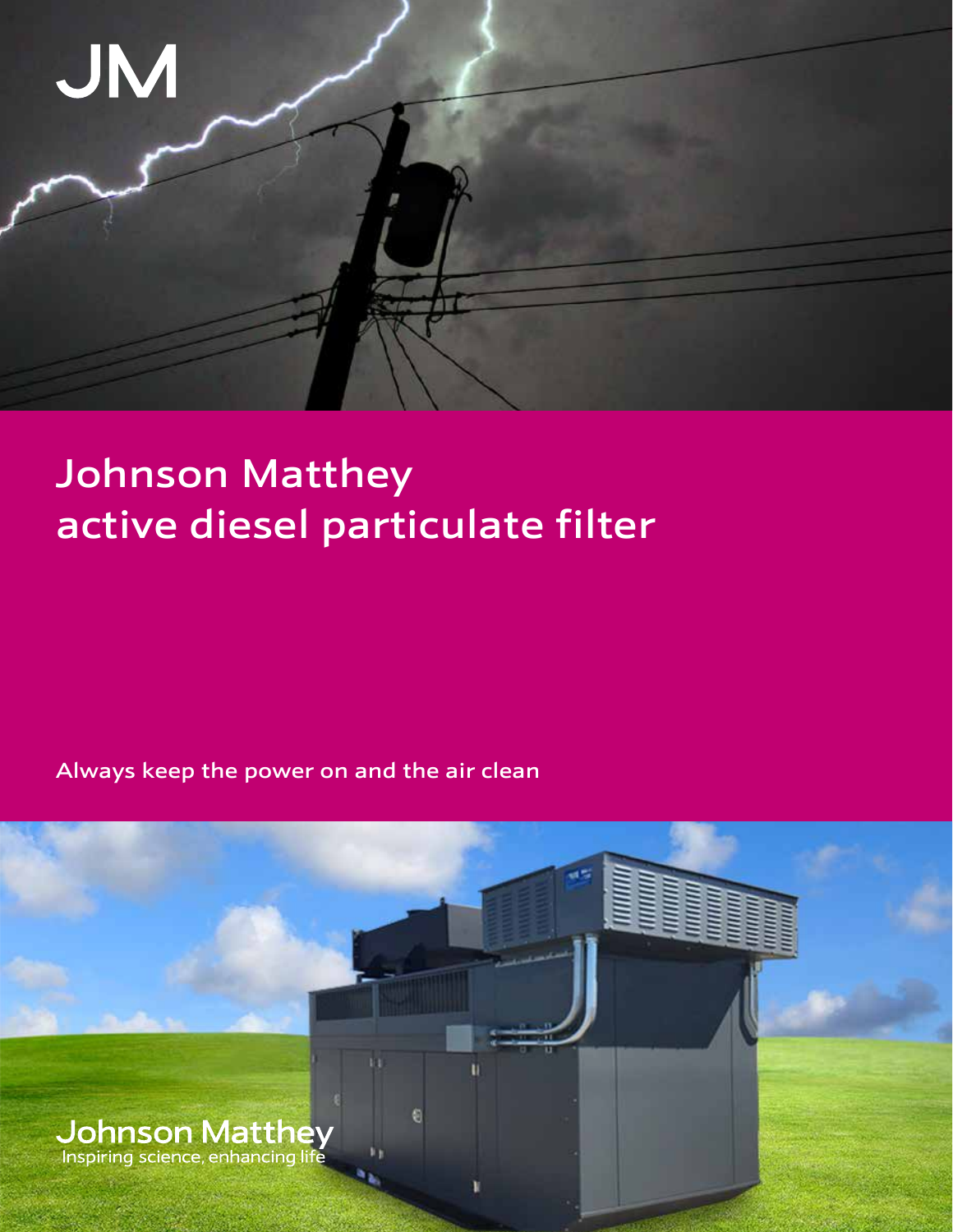# Johnson Matthey's CRT(+)® active diesel particulate filter is now CARB verified

# **Active systems**

The ActivCRT<sup>®</sup> is the CARB verified version of the CRT $(+)$ system and consists of our passive filter technology with a load bank for reliable filter operation when there is insufficient load for passive regeneration. The ActivCRT systems deliver unparalleled benefits:

- **SootAlert™** integrated with load bank controller monitors backpressure to automatically adjust engine load for filter regeneration
- **Lowest capital cost** compared to other active systems
- **Low operating cost** fuel is only consumed during infrequent filter regeneration. Helps avoid cost of spolied fuel because of lack of engine load usage over time
- **Allows exercising of the engine** at higher loads, which is recommended by engine manufacturers

# **Active filter benefits**

Reduces diesel particulate by up to 99%. Also eliminates diesel odors and reduces carbon monoxide and hydrocarbon emissions. Low capital cost and lower operating cost.

- **SCOUT™** This operation mode optimizes filter regeneration with minimal operational costs and assured filter availability
- **Mounting** The ActivCRT filter/load bank combinations can be mounted in several configurations as depicted below



Three 2500 kW generators utilizing active CRTs with roof mounted load banks for standby power at a hospital.

**Wall-flow in a ActivCRT** Exhaust flows through many filter channels resulting in highly effective trapping of PM regardless of regeneration state.



Roof mounted **Radiator mounted** Remote mounted Remote mounted Remote mounted





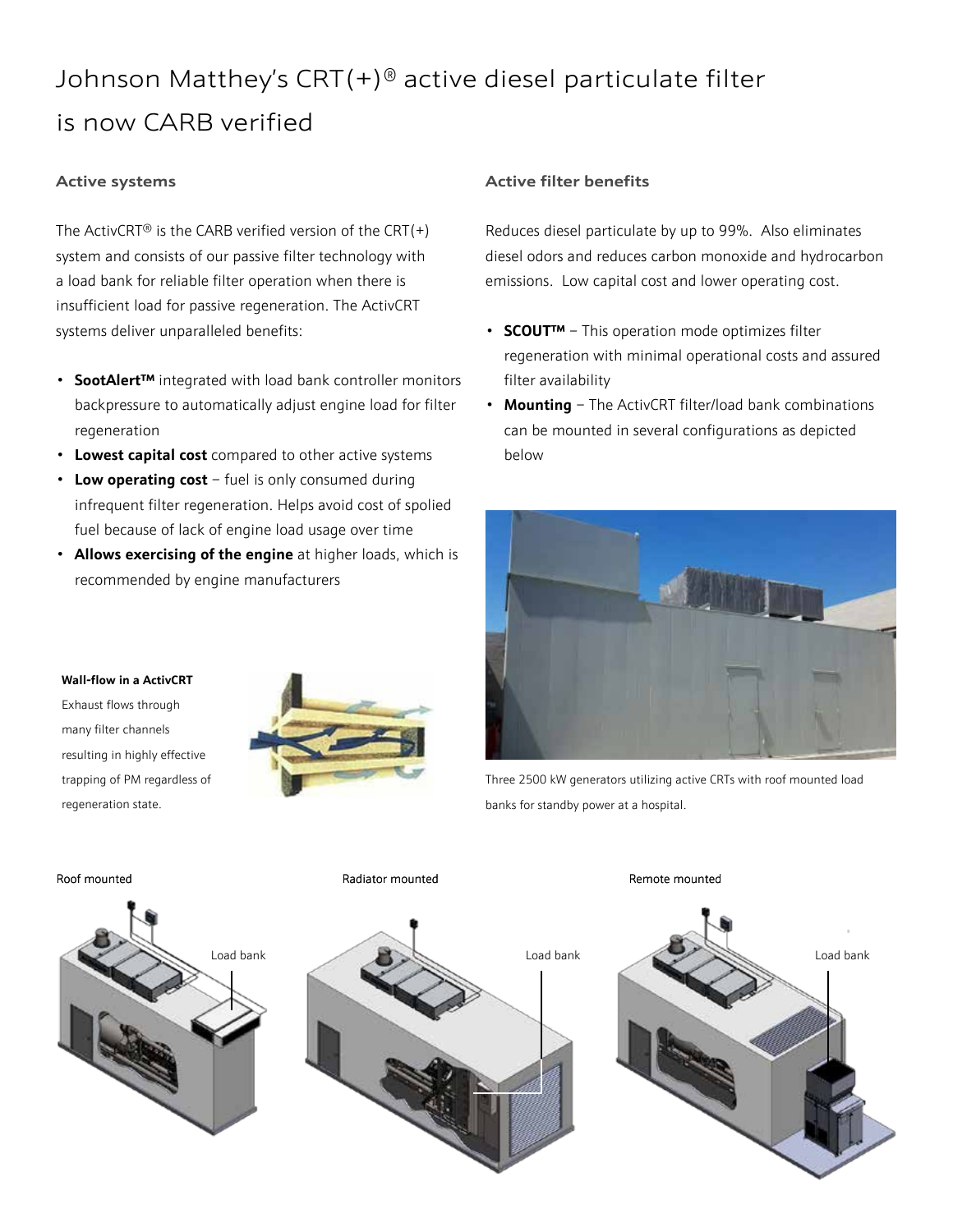### **Unparalleled Experience**

Johnson Matthey has supplied over 3 million diesel particulate filters over the last 10 years for on-highway applications, and over 200 thousand on off-highway equipment in that time.

- **Johnson Matthey** was the first to develop and patent the passive diesel particulate technology
- **Over 1000 CRT systems** have been installed on 40 kW to 4 MW stand-by diesel generators used for emergency power at facilities such as hospitals, schools and data centers in California alone

# **SootAlert Monitor**

Patented monitor/data logger integrates regeneration when needed and monitors/displays backpressure/temperature.

#### **Features:**

- 5 years data storage
- Easy HMI interface
- Remote monitoring
- 110 VAC or 24 VDC
- Alerts operator when
	- **Regen Required Soon**
	- Regen Required Now
	- **Regen Complete**





Active CRT on a 400 kW genset using 200 kW radiator-mountred load bank.

#### **Schematic of ActivCRT diesel particulate filter**

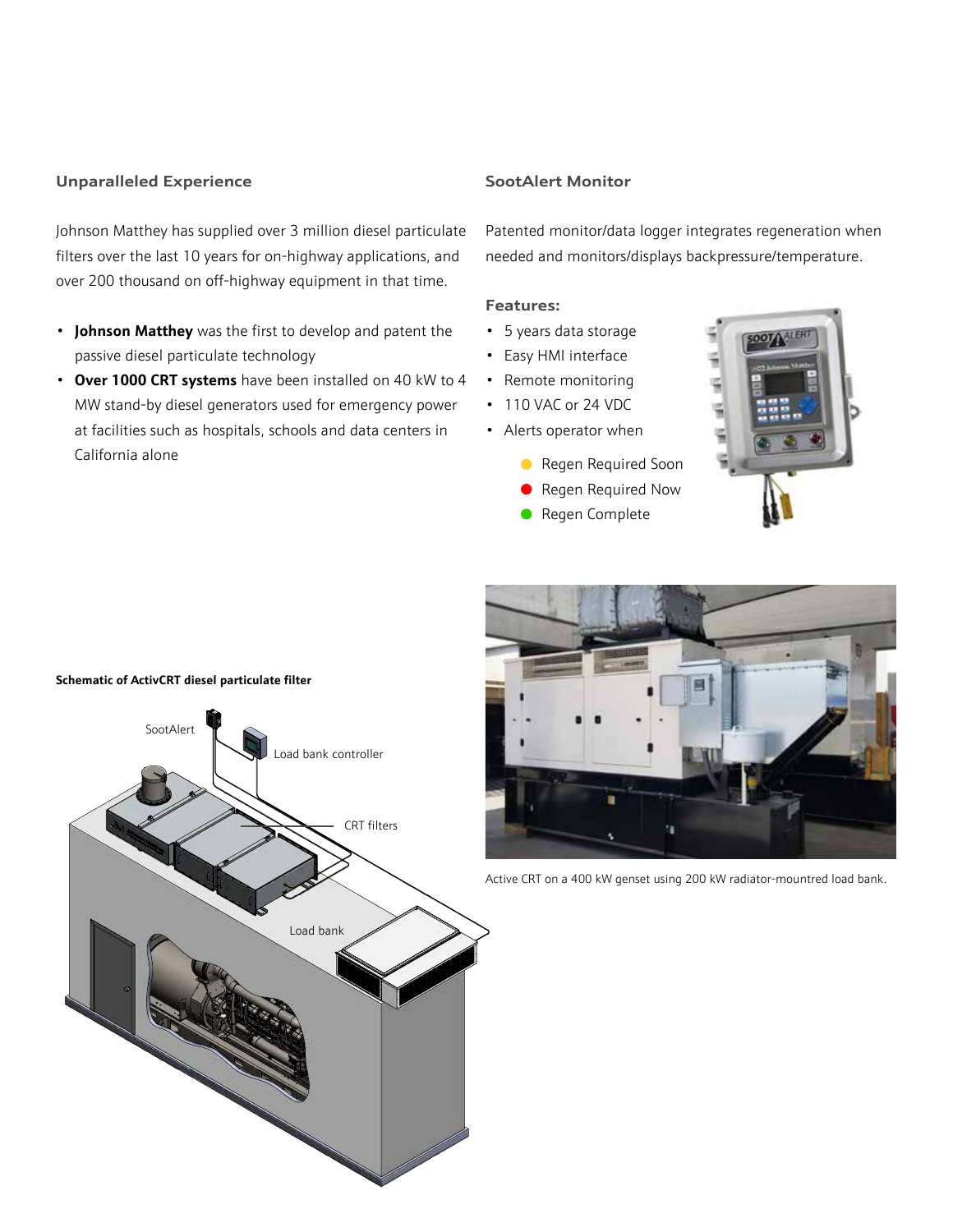# **SootAlert Monitor is standard for all ActivCRT systems**

- Remote monitoring of single or multiple gensets
- Easy access to historical data and filter status
- Remote data retrieval through internet/network connection
- Continuously stores critical data: exhaust temperature, engine backpressure and alarms

The JM exclusive and patent pending SCOUT mode is always working to:

- Minimize the use of the load bank during the entire life of the generator
- Conserve fuel to only the minimum amount needed
- Prevent the DPF from becoming excessively fouled



# **ActivCRT systems are the most cost-effective**

Johnson Matthey's active system capital and operating costs are substantially lower when compared to competing active DPF technologies.

| <b>KW</b> rating    | <b>Supplier</b> | <b>Capital cost</b> | <b>Operating cost</b> | Payback period |
|---------------------|-----------------|---------------------|-----------------------|----------------|
| 3,000               | JM              | ~5130k              | \$1,260               |                |
|                     | Competitor      | ~5175k              | \$450                 | 56 years       |
|                     |                 |                     |                       |                |
| 1,000               | JM              | ~560k               | \$420                 |                |
|                     | Competitor      | ~590k               | \$150                 | 111 years      |
|                     |                 |                     |                       |                |
| 3,000 (shared load  | JM              | ~5416k              | \$5,040               |                |
| bank, 4 generators) | Competitor      | ~5700k              | \$1,800               | 89 years       |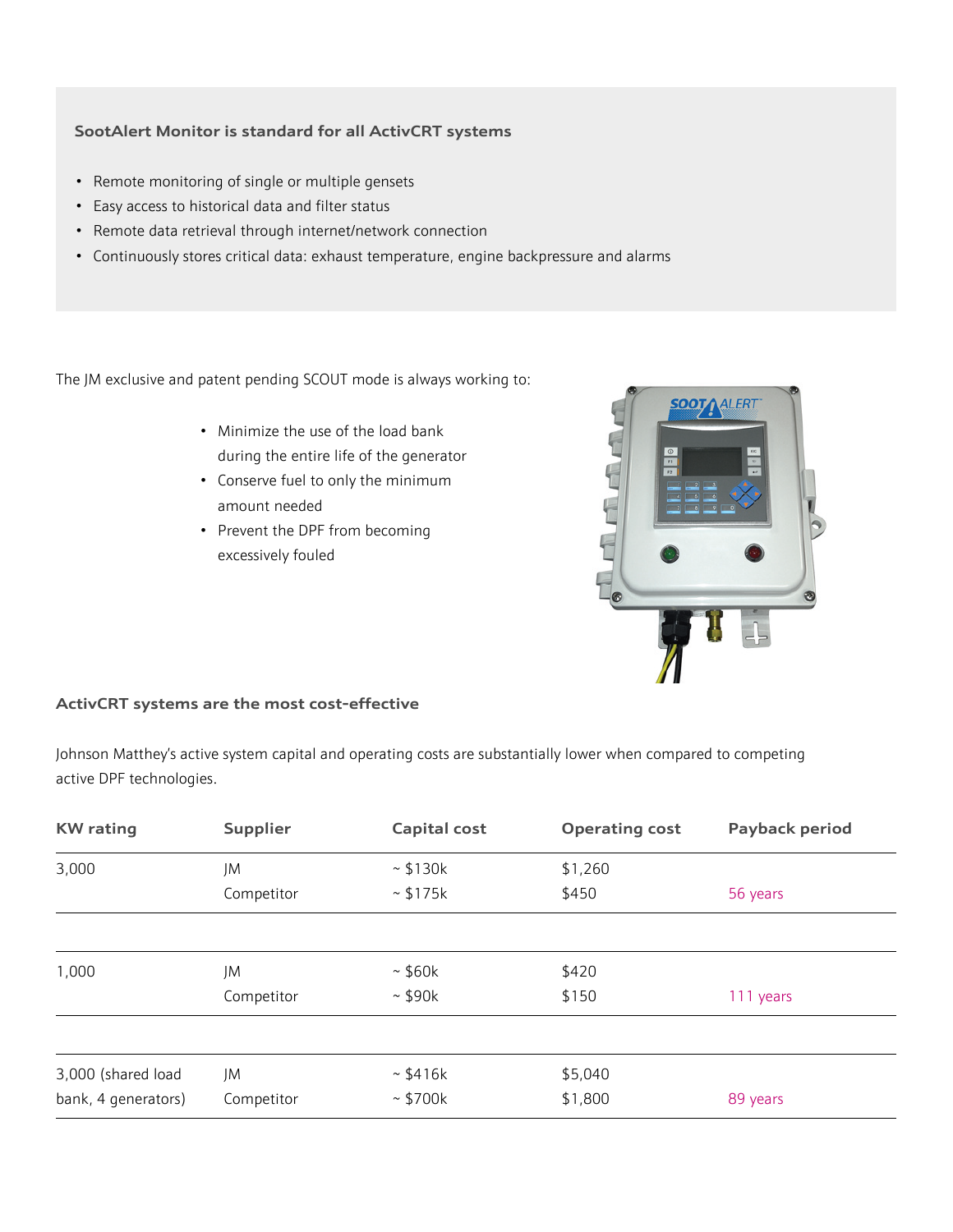# ActivCRT® active filters vs other active DPF technology

| <b>System</b>                          | <b>Johnson Matthey</b><br>active systems               | Competing<br>system                                                                        | Comment                                                                                       |
|----------------------------------------|--------------------------------------------------------|--------------------------------------------------------------------------------------------|-----------------------------------------------------------------------------------------------|
| Design                                 | Oxidation Catalyst (DOC)<br>& Wall Flow Ceramic Filter | <b>Electrically Heated</b><br>Metallic fiber filter<br>and electro-mechanical<br>solenoids | JM has no electrical or<br>mechanical components<br>associated with emission<br>removal       |
| Removal of VOC                         | Yes                                                    | OxiCat must be added                                                                       | JM ActivCRT has added<br>benefit of removing hazardous<br>VOC - via DOC                       |
| Aligned with engine                    | Yes                                                    | <b>No</b>                                                                                  | Consistent with OEM<br>recommendations to extend<br>engine life and test<br>power reliability |
| Total Cost of Ownership<br>$-20$ years | Lower                                                  | Higher                                                                                     | Total Cost of Ownership<br>including purchase price<br>and fuel                               |
| Service Frequency                      | Infrequent - typically<br>once a year or less          | Frequent                                                                                   | No moving parts to clean<br>or service                                                        |
| Maintenance for<br>stand by operation  | None / Minimal                                         | Potential failure due<br>to moving and electrical<br>components                            | JM ActivCRT does not rely<br>on moving parts                                                  |
| Value engineering                      | Single load bank shared<br>between multiple gensets    | Regeneration technology<br>required on every single<br>genset                              | Remote load banks shared<br>by multiple ActivCRT's reduces<br>the total cost of ownership     |